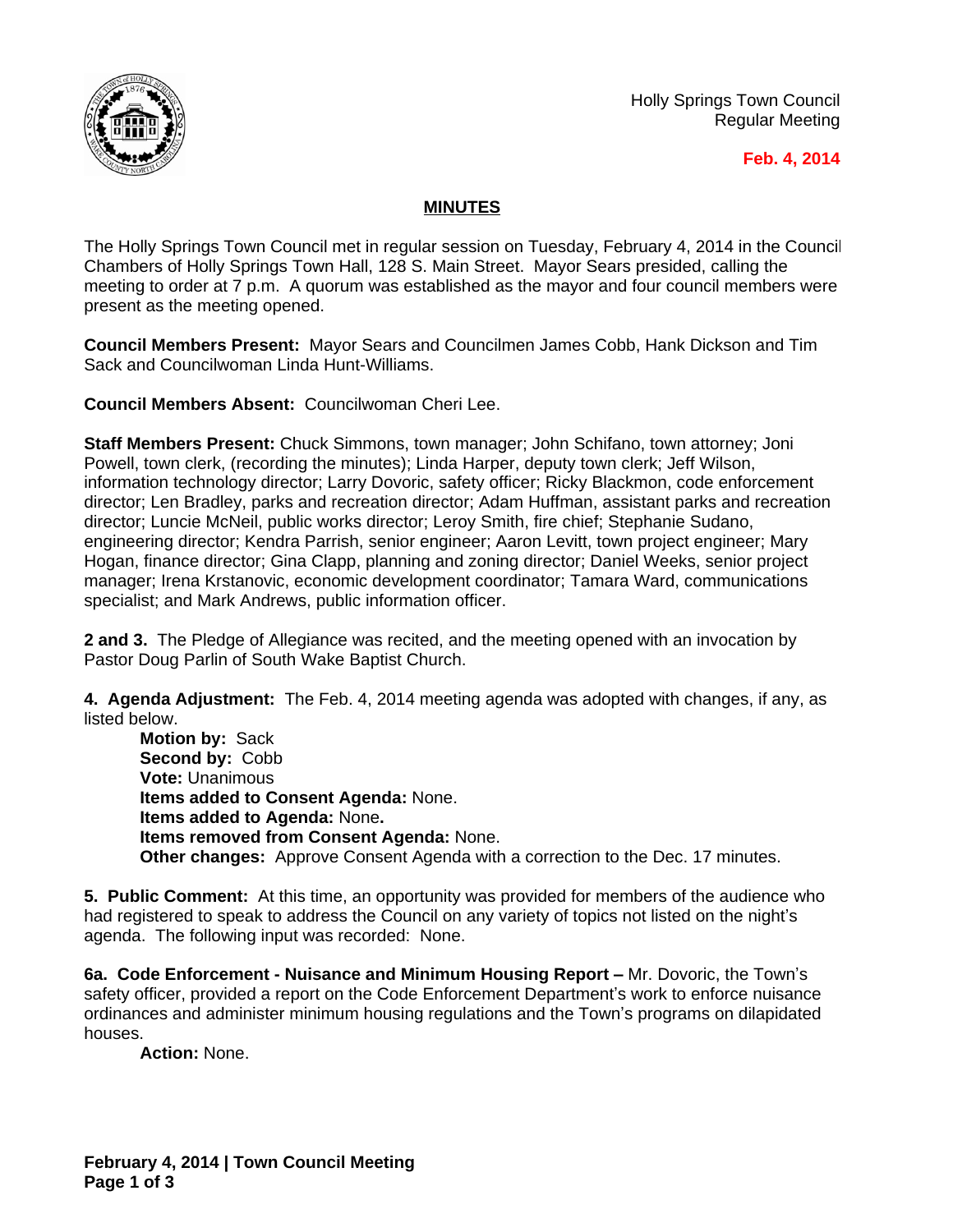**6b. Holly Springs Chamber of Commerce –** Holly Springs Chamber of Commerce Director LeeAnn Plumer reported on the Chamber's 2014 Business Plan. Also addressing the Council was Scott Booth, this year's Chamber president.

Mr. Booth noted that the Chamber will host a lunch for Town officials and employees in November 2014.

**Action:** None.

**7. Consent Agenda:** The Council approved a motion to approve all items on the Consent Agenda. The motion carried following a motion by Councilman Sack, a second by Councilman Cobb and a unanimous vote. The following actions were affected:

7a. Minutes – The Council approved minutes of the Council's regular meetings held Dec. 17, 2013 and Jan. 7 and 21, 2014 with a correction to the Dec. 17 minutes.

7b. Resolution 14-02 - The Council adopted Resolution 14-02 directing the town clerk to investigate the sufficiency of annexation petition A14-01 and setting a public hearing.*A copy Resolution 14-02 is attached to these minutes.*

7c. Resolution 14-03 – The Council adopted Resolution 14-03 directing the town clerk to investigate the sufficiency of annexation petition A14-02 and setting a public hearing. *A copy Resolution 14-03 is attached to these minutes.*

**8a. Middle Creek Force Main Upgrade Route** – Mr. Levitt said the Town is undertaking a project to upgrade the capacity of two wastewater pumping stations to be able to handle continued development in the respective drainage basins. One of these stations is the Middle Creek pump station.

He said continued residential development in the Middle Creek drainage basin has increased peak flow rates into this pump station nearing its rated peak flow capacity. The Middle Creek pump station pumps to the Sunset Ridge pump station. A new and larger diameter force main is proposed from the Middle Creek pump station that would discharge into the Sunset Ridge pump station. The larger diameter force main would significantly increase/upgrade the pumping capacity of the Middle Creek pump station to handle continued new development.

As part of the Diehl and Phillips design contract for this project, a route evaluation study was completed comparing five different possible routes for the force main from the Middle Creek pump station to the Sunset Ridge pump station, Mr. Levitt said. Factors such as costs, environmental considerations, impacts to properties, trees, utility conflicts and pavement repair quantities as well as other factors were evaluated. Diehl and Phillips recommend Route 1, which runs up Sunset Lake Road and down Kenmont Drive.

After careful consideration and numerous field visits, Town staff strongly agrees with the recommendation to move forward with Route 1, Mr. Levitt said.

He added that homeowners in the Sunset Ridge and Sunset Lake neighborhoods were invited to a public information meeting on Jan 21. More than 20 people attended the event to ask questions, get more information and provide written comments on this project, which is scheduled to go to construction in late 2014/early 2015. Town staff also compiled a list of frequently asked questions and answers to be posted on the project Web site.

The next step in the project process, Mr. Levitt said, would be to begin detailed design of the new 12-inch force main along Route 1.

**Action:** The Council approved a motion to endorse Route 1 as described for the new Middle Creek force main.

**Motion by:** Sack **Second by:** Williams **Vote:** Unanimous.

**9. Other Business:** Mayor Sears expressed his appreciation to the Town of Holly Springs Public Works Department for their work to clear roadways during the recent snow event. He also announced that Rex Hospital has cleared a hurdle in the process and will be able to proceed with

**February 4, 2014 | Town Council Meeting Page 2 of 3**